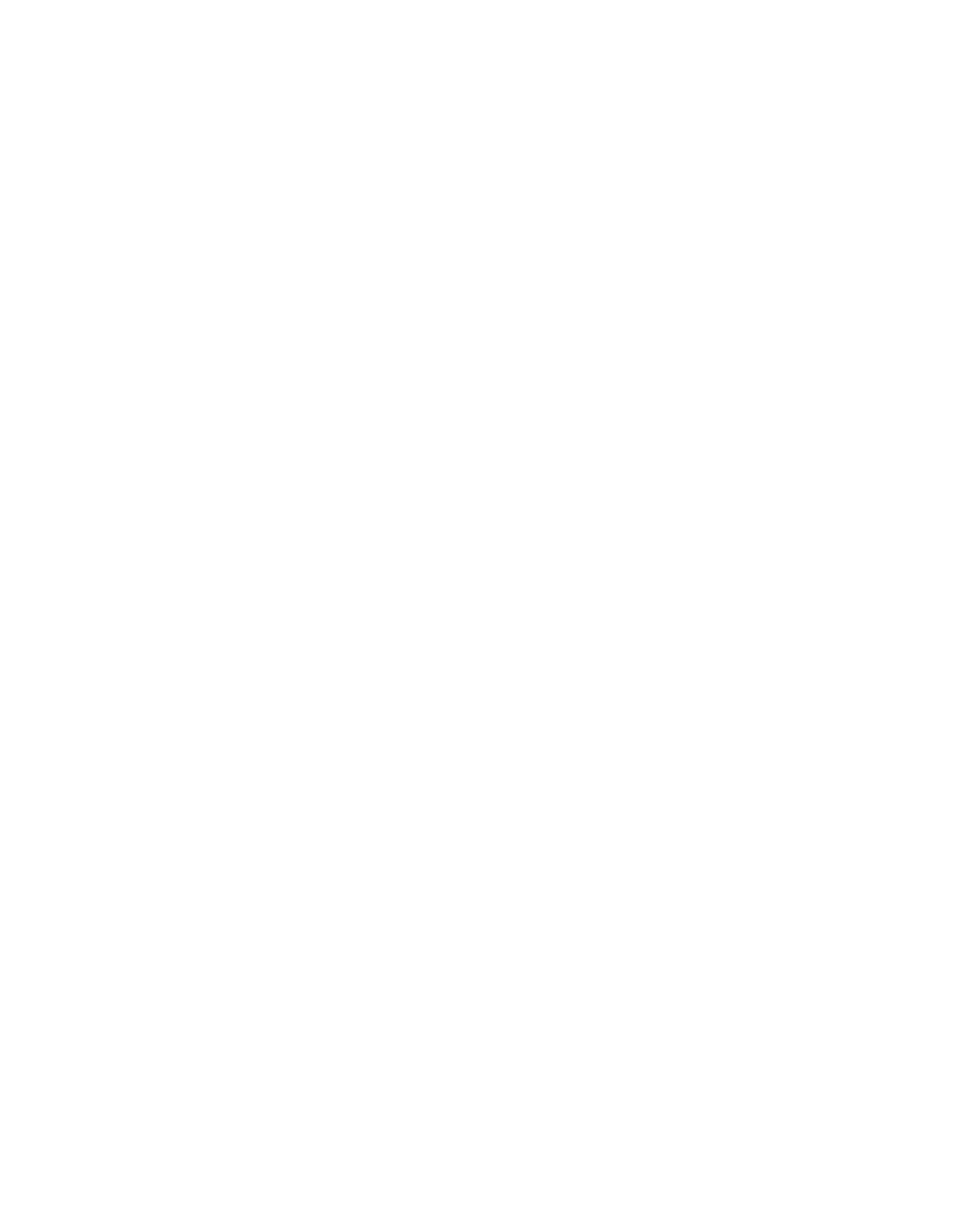Statement by Bruno LE MAIRE, Minister of the Economy, Finance and the Recovery, FRANCE

**The health situation remains uncertain, with uneven access to vaccination and the threat of new variants**. Against this backdrop, **our top collective priority is to ensure affordable and equitable access to vaccines for all globally**: to this end, France is doubling its COVID-19 vaccine sharing pledge, providing an additional 60 million doses to COVAX, the World Health Organization's vaccine initiative, for a total of 120 million doses by mid-2022. We also need to decisively boost local vaccine production, particularly on the African continent, while enhancing transparency regarding procurement of orders, delivery, and pricing.

**The global economic activity gained traction in 2021. But the ongoing recovery is desynchronized within and across countries, widening the divergence between advanced and developing economies**.The recovery has also triggered transitory, supply-driven increases of commodity and energy prices worldwide. These inflationary pressures should neither delay the greening of our economies nor increase inequalities, and the impact of the rise of energy prices on the poorest should be mitigated. Restrictions on the supply-side supply must also be removed. Lastly, while **monitoring potential second-round effects of price gains,** we should avoid any **tightening** of **global financial conditions** stemming from premature or uncoordinated action.

To strengthen the recovery,**supportpolicies must be well-coordinated, flexible and tailored. In France, the economy bounced back in 2021, andactivity is expected to return to its precrisis level by the end of this year**. This rebound is accompanied by the beginning of the phasing-out of emergency measures, to better target support on the most impacted sectors and population, while unfolding at a steady pace the recovery plans to tackle structural challenges. **The two-year €100 billion "France Relance"** plan launched in 2020 is being deployed at a rapid pace to support a greener, more digital, and sustainable economy, enhance the competitiveness of our companies, and ensure solidarity between generations, sectors and territories. The **France 2030 Investment Plan** will further foster the emergence of leading companies in innovative sectors that will shape our future.

T**his uncertain and uneven state of the recovery globally calls for determined IMF action to accompany countries on the path towards a strong and sustainable recovery, in a context where the threat of a great divergence remains acute**. To this end, the smooth transition from emergency support to longer and larger full-fledged programs will be essential. The situation is particularly dire in **Africa**, where many countries are at risk of a loss of a decade long of development if we collectively fail to be at the height of the needs. The Summit on the Financing of African Economies, which was held in Paris on May 18th, delivered a strong call to launch a "New Deal for Africa" and the IMF has a key role to play to support that objective.

\*\*\*

**In this regard, the new general allocation of Special Drawing Rights of about USD 650 billion, which became effective on 23 August 2021, is historic**. It has unlocked USD 34 billion to the direct benefit of African economies, and USD 21 billion for low-income economies. This is a first step. **We now have the duty to collectively magnify the impact of the general allocation** for vulnerable countries. All countries in position to do so could lend a share of their newly allocated SDRs to help reach **a total benefit of the allocation, amounting to at least USD 100 billion for vulnerable economies and for Africa. France is determined to play an active part to reach this ambition**, building on the actionable options considered by the IMF Board.

To do so, the scale-up of the PRGT, adopted by the IMF in July, will help close the financing gap faced by many developing countries over the next years. To accompany this effort, **France will provide a new loan of SDR 1 billion on top of the SDR 4 billion it is already lending**